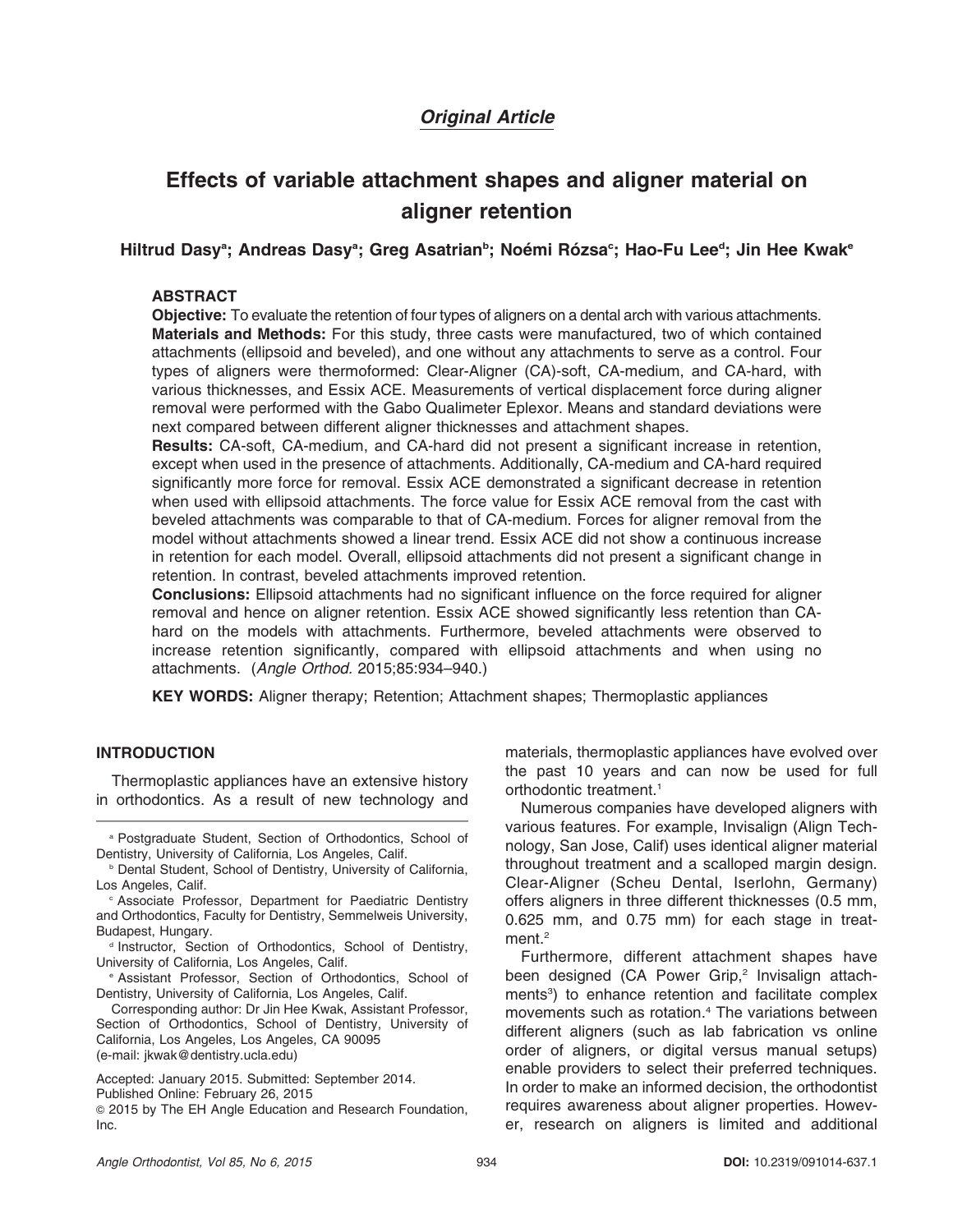#### VARIABLES IN ALIGNER RETENTION 935



Figure 1. Stone model with ellipsoid attachments, which were added to both premolars. Attachment shapes inspired by Invisalign attachments.

assessment of scientific features is not well investigated.

Retention remains an unquantified variable in aligner use. Aligners require flexibility for insertion and removal, but need rigidity to exert the force necessary for orthodontic tooth movement. Clinicians and aligner companies attempt to increase an aligner's retention by using thicker material and retention attachments, and extending the margin of the aligner over the gingiva. To date, there is no evidence as to which aligner design and material provides optimal retention when combined with different attachment shapes.<sup>5-7</sup>

This study analyzes how aligner materials from various companies influence retention in combination with two different attachment shapes. It is commonly said that softer material and rounder attachments provide less retention than more rigid material and edgy attachments, but no data have yet been published to prove this. The numerical results from this study can be used to create guidelines for optimized future aligner therapy. Thus, orthodontists using aligner therapy will have a broader understanding of the numerous aligner materials and attachments being offered by so many different companies. This will give them the chance to use materials and attachments wisely according to the needs of each case. In this study, two of the major aligner companies were compared. Scheu Dental is a German family-owned company with expertise in thermoforming machines and aligner materials that has been producing lab products for aligner fabrication for three generations. The Biostar thermoforming machine by Scheu Dental was used in this study. The company's own system for aligner therapy is called Clear-Aligner and consists of three aligners for each setup. Each aligner is made of the same material but varies in thickness (CA-soft, -medium, -hard). These three CA aligners were examined in the present experiment. For comparison with a different material type, Essix ACE, aligners were also included in the study. Dentsply Raintree Essix is an American company with decades of experience in

#### CONVENTIONAL ATTACHMENTS ELLIPSOID ATTACHMENT height 3mm; width 2mm Dimension: Prominence: 0.75 or 1.0mm (Default)  $3.0<sub>mn</sub>$  $2.0<sub>mr</sub>$ 0.75 or 1.0mm .<br>nents may be requested in a vertical or horizontal o RECTANGULAR (CRT) ATTACHMENT height 3, 4 or 5mm; width 2mm Dimension: Prominence: 0.5 or 1.0mm (Default) 3.0, 4.0 or<br>5.0mm  $2.0<sub>mm</sub>$ 0.5 or 1.0mm ents may be requ .<br>Internal or the vertical or horizontal orie BEVELLED ATTACHMENT  $0.25<sub>m</sub>$ Dimension: Rectangular 3, 4 or 5mm by 2mm, horizonta  $bevalled to \textit{occlusal/incisal or} \textit{gingival} \textit{(image)} \textit{or vertical}$ bevelled to mesial or distal. 3.0, 4.0 or 5.0mm  $2.0<sub>mn</sub>$  $1.25$ mn ents may be reque sted in a vertical or horizontal orie

Figure 2. Attachment dimensions. Ellipsoid attachments were oriented vertically and measured 3 mm in height, 2 mm in width, and 1mm in depth. Rectangular beveled attachments were oriented horizontally, and were 2 mm high, 3 mm wide, and 0.25 mm deep toward the incisal edge and 1.25 mm deep toward the gingival margin.

orthodontic plastic fabrication. Essix ACE is one of the thermoforming plastics from this company used for orthodontic aligners. Testing up-to-date plastic materials aims at being a clinically relevant study providing information for orthodontists currently using—or considering—aligner therapy.

## MATERIALS AND METHODS

Three precision polyvinyl siloxane impressions (Bisico, Bielefelder Dentalsilicone GmbH & Co KG, Bielefeld, Germany) of a human upper jaw with mild misalignment and missing third molars were taken and poured in die stone. Two casts were modified by the addition of plastic attachments on all premolars (Figure 1). In this study we used attachments closely related to the attachments termed "conventional attachments" by Invisalign.8 Two types of conventional attachments with the following dimensions were applied (Figure 2):

- 1. ellipsoid attachments (height: 3 mm, width: 2 mm, depth: 1 mm)
- 2. rectangular attachments, which were beveled toward the incisal edge (height: 2 mm, width: 3 mm, depth: 0.25 mm incisally and 1.25 mm gingivally).

The third cast contained no attachments and served as a control. The models were then duplicated and recreated using a nonabrasive, hard plastic material (Figure 3). Premolars containing attachments were substituted with their metal equivalents. Four different types of aligners were thermoformed over each of the three models using a Biostar vacuum thermoforming machine (Scheu Dental): Clear-Aligner (CA)-soft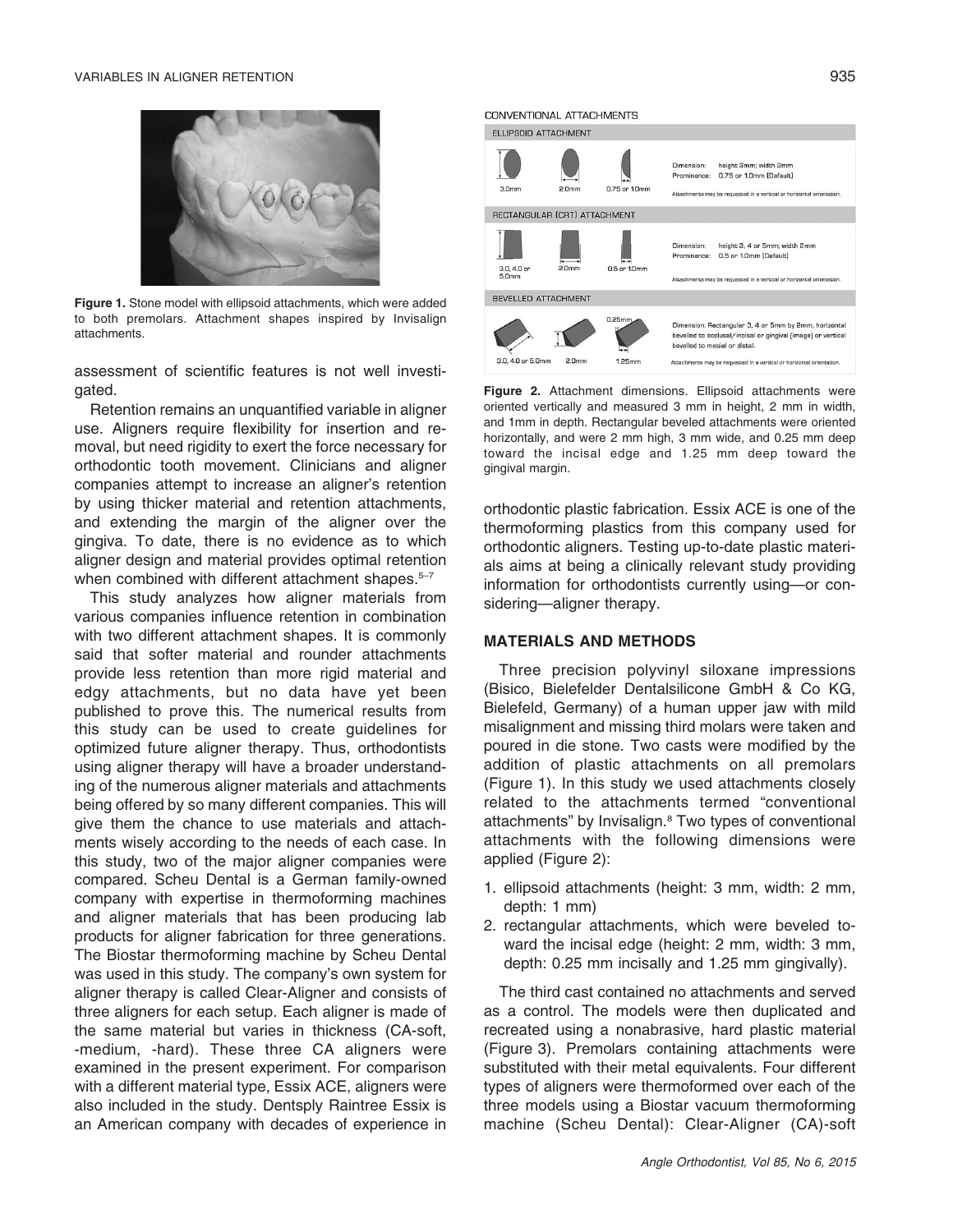

Figure 3. Duplicated model of cold-curing dental resin (Palapressvario, Heraeus Kulzer, Hanau, Germany) in a Biostar Thermoforming Machine (Scheu Dental).

(0.5 mm), CA-medium (0.625 mm), CA-hard (0.75 mm), and Essix ACE (0.76 mm).

Three types of CA foils were selected to test different thicknesses of the same material type. Essix ACE is similar in thickness to CA-hard, but has a different material composition. CA is made of glycolmodified polyethylene terephthalate designed by Scheu Dental. Alternatively, Essix ACE is a copolymer of polyethylene terephthalate from Dentsply Raintree Essix, York, Pennsylvania.

To avoid deviations, special emphasis was put on accurate aligner and model fabrication. Aligners were thermoformed as per manufacturing code to avoid overheating and inconsistency during each process. All listed material thicknesses refer to the thickness prior to thermoforming. After thermoforming, all aligner thicknesses were remeasured to ensure homogeneity. Aligner thickness was decreased after thermoforming (0.017 mm–0.022 mm); however, this change was consistent and universally observed, thus suggesting minimal fabrication error. All aligners were trimmed along the border of the model base to create an unvarying reference.

Casts were modified by drilling holes into a reproducible location of the cast. One 6-mm diameter hole was made through the center of the cast base for fixation of the cast inside the measuring device and secured by a tight screw. The placement was determined by the intersection of a line along the palatal suture and one leading through the occlusal holes using a laser level (Figure 4). Two additional holes (3 mm in diameter, 5 mm in depth) were also drilled into the occlusal surfaces of the first molars at the edge of the mesiolingual cusp and the central fissure. These depressions allowed for the placement of a metallic stop attached to a steel rope. Both of the ropes lead from inside the molar, through the thermoformed aligner, and into the measuring machine, which delivered a vertical pulling force on the rope. The stop on the end of the rope did not interfere with the hole perimeters, avoiding friction which could affect the trials. Nor did it interfere with the anatomy of the tooth, which allowed the aligner to cover the teeth in its original, thermoformed shape.



Figure 4. Reproducible locations of holes on the model base (6 mm in diameter) and the occlusal surfaces (3 mm in diameter and 5 mm in depth) of the first molars. The central mounting hole was used for fixation of the model in the Gabo Qualimeter Eplexor (GQE). The location was determined with one median line through the location of the palatal raphe intersecting with a line through the mesiolingual cusps of the first molars. The molar holes provided room for the stops of two steel ropes that passed through the aligner into the bolting apparatus on the GQE.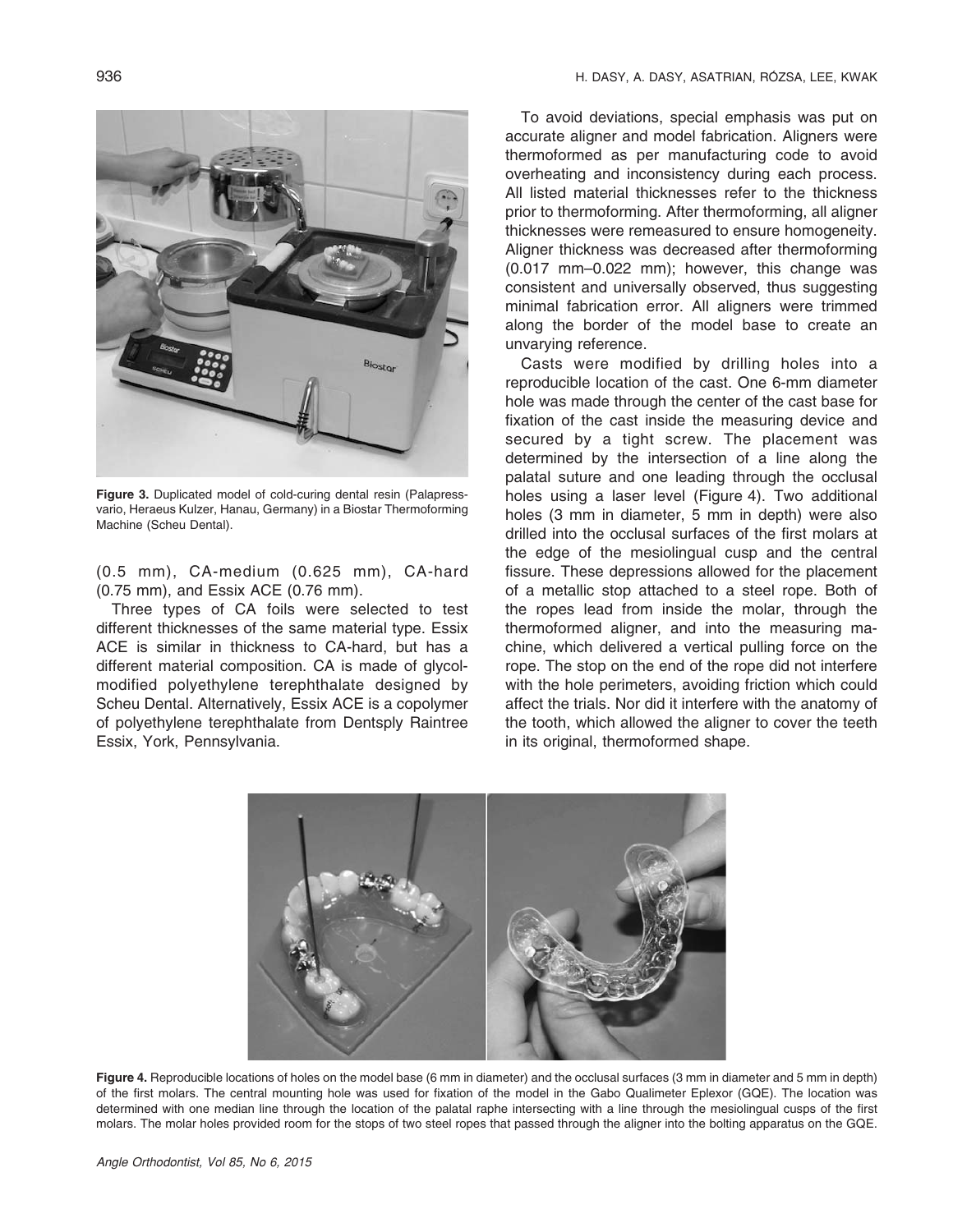

Figure 5. Model inside the GABO Qualimeter Eplexor (GQE). Aligner attached via steel ropes running straight from the first molars through the aligner to the bolting apparatus. The upward displacement force was measured in 10-second intervals until the aligner was removed from the model.

Measurements were made while removing the aligner from the dental arch using a Gabo Qualimeter Explexor (GQE; Testanlagen GmbH, Ahlden, Germany). To avoid shearing forces during aligner removal, a bolting apparatus was manufactured to allow the steel ropes to connect perpendicularly from the teeth to the apparatus.

The minimum force needed to remove aligners from the cast was measured using the same cast with a new aligner for each of the four test runs. Vertical displacement force was applied perpendicularly on the steel rope, leaving the cast in an unchanged position (Figure 5). The force applied during aligner removal was registered, while the machine continued to move upward in steps of approximately 10 seconds. The highest force that dislodged the aligner from the dental arch was used to calculate an average force for each of the four aligners.

Three key aspects influencing aligner retention were measured in this study: (1) whether ellipsoid or beveled attachments improve retention; (2) whether increased material thickness or different material composition increases retention; and (3) a cross comparison between different aligners (CA-soft, CAmedium, CA-hard, ACE) and attachments (none, ellipsoid, beveled).

# RESULTS

### Effect of Attachment on Aligner Retention

First, the effectiveness of ellipsoid versus beveled attachments on aligner retention was compared with control having no attachment (Figure 6A–C). Vertical displacement force was measured in Newtons for each aligner material. The first group of four columns shows vertical displacement forces for CA-soft, -medium, and -hard and Essix ACE from the model, which contained no attachments (Figure 6A). The second group illustrates the vertical displacement force of each aligner while being removed from the model with ellipsoid attachments on all premolars (Figure 6B). The third group demonstrates removal from the cast containing beveled attachments (Figure 6C). When no attachment was used, a significant and linear trend was observed. The first four columns in the illustrated chart increased from CA-soft toward Essix ACE continuously. This linear pattern reappears for all CA aligner materials in the second and third group of columns. However, a distinct drop in aligner retention was registered with Essix ACE when either ellipsoid or beveled attachments were implemented (second and third group of columns).

When comparing overall retention of each material on the cast containing ellipsoid attachments with the control group, no significant increase was seen (Figure 6A,B). The expected increase compared with



Figure 6. Quantification of variable aligner material on retention. (A) Vertical displacement forces (Newtons) of each aligner material during removal from the control cast containing no attachments. (B) Vertical displacement forces of each aligner material during removal from the cast containing ellipsoid attachments. (C) Vertical displacement forces of each aligner material during removal from the cast containing beveled attachments. Each column represents one of the tested aligner materials (CA soft, medium, hard; Essix ACE).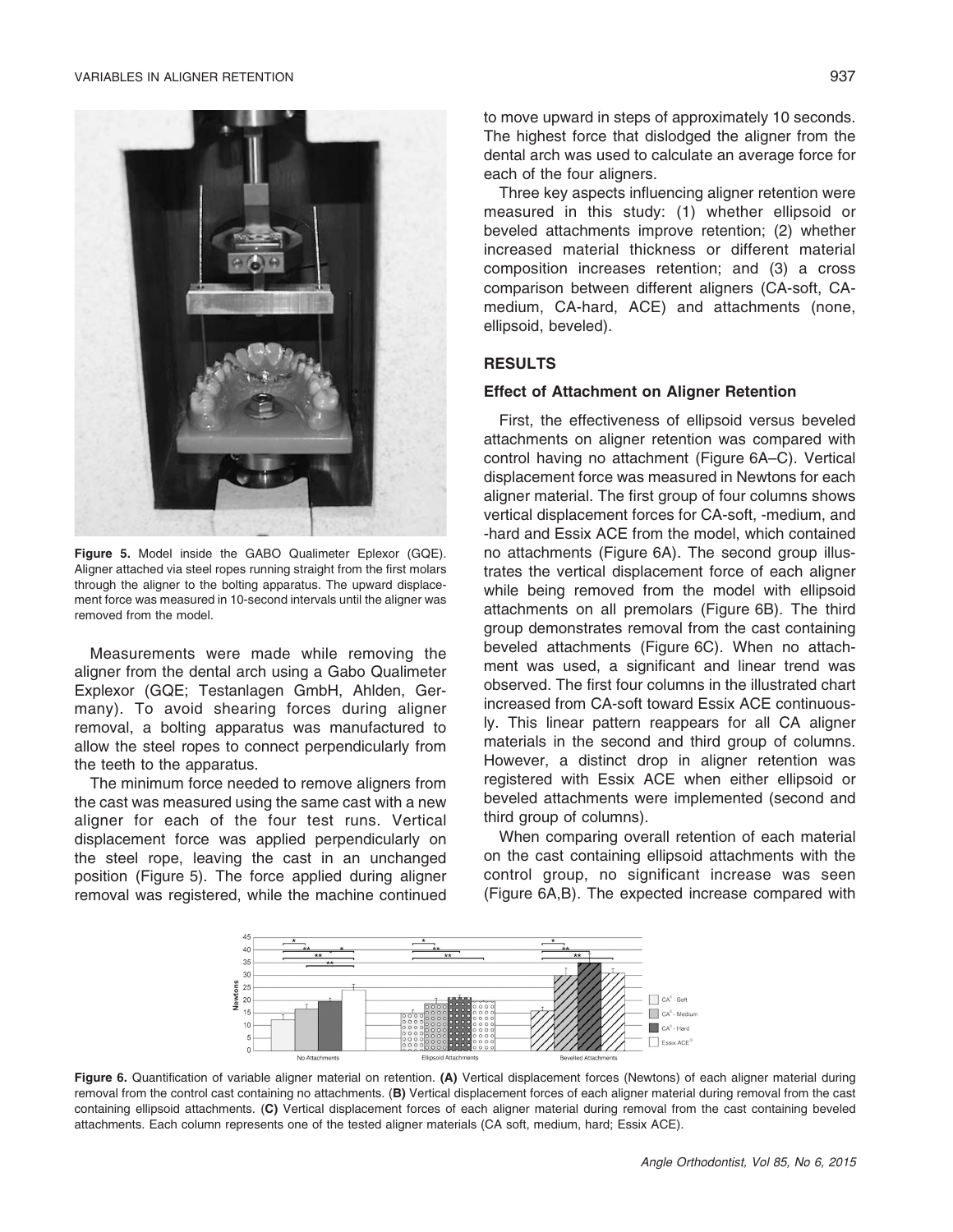

Figure 7. Quantification of variable attachments on retention. (A) CA soft aligner removal from three different casts containing either no attachments, ellipsoid, or beveled attachments. (B) CA medium aligner removal from three different casts containing either no attachments, ellipsoid, or beveled attachments (C) CA hard aligner removal from three different casts containing either no attachments, ellipsoid, or beveled attachments (D) Essix ACE aligner removal from three different casts containing either no attachments, ellipsoid, or beveled attachments.

control in retention was observed only for the cast containing beveled attachments (Figure 6A–C).

In summary, the casts containing ellipsoid attachments did not significantly increase retention. Additionally, Essix ACE aligners did not demonstrate a linear behavior similar to that of CA aligners.

#### Effect of Aligner Material on Retention

- 1. material thickness
- 2. material composition

As a second part of our study, we compared each aligner's retention during removal from the casts. Two components were analyzed. First, material thickness was compared using CA-soft, CA-medium, and CAhard. Second, Essix ACE and CA-hard were compared for material composition analysis.

When CA-soft was removed from each cast, a gradual increase in retention was observed; however, this was not statistically significant (Figure 7A). A statistically significant increase of 60.12% was observed when the CA-medium aligner was removed from the cast with beveled attachments (Figure 7B).

CA-hard also demonstrated a significant increase in retention (65.28%) during removal from the cast with beveled attachments (Figure 7C).

In our material composition analysis, CA-hard and Essix ACE showed contrasting results. Essix ACE demonstrated an 80.63% decrease in retention between the cast with no attachments and the cast with ellipsoid attachments. This was not observed during any other material testing of this study (Figure 7D). Additionally, there was a significant increase in retention between the cast containing ellipsoid attachments and the cast with beveled attachments (57.90%).

#### Further Observations and Trends

A significant increase in retention was observed for CA-medium compared with CA-soft throughout all groups (Figure 7A–C). CA-medium demonstrated a 36% increase in retention without any attachments.

Using beveled attachments, CA-medium showed a 90% increase in retention. Finally, with ellipsoid attachments, CA-medium had a 23% increase in retention. CA-medium did not differ significantly from CA-hard in any of the groups.

When comparing CA-hard and Essix ACE, Essix ACE demonstrated increases in retention without attachments. There were no significant differences in retention when comparing each of these two materials' retention on the casts with ellipsoid attachments (Figure 7C,D).

An unexpected, yet interesting finding from a cross comparison was the force required for Essix Ace aligner removal from a cast with ellipsoid attachments (Figure 7D, center column). It required less force than the amount needed to remove the CA-hard aligner from a cast without any attachments (Figure 7C, first column).

#### **DISCUSSION**

Our investigation provided evidence that disproves the dogma that attachments enhance aligner retention under any circumstance. Our findings suggest that only certain attachments increase retention when used with increased aligner thickness or a certain material. The following will elaborate on each of the investigated categories.

### Effect of Attachment on Aligner Retention

We observed that attachment shapes affect retention, especially in combination with harder material.

CA-medium and CA-hard show that a greater amount of force was required to remove an aligner from a cast containing beveled attachments, compared with a model having either ellipsoid attachments or no attachments (Figure 6). The results obtained from comparing retention on the cast with no attachments to the cast with ellipsoid attachments show no significant difference between CA-soft, CA-medium, or CA-hard (Figure 6A,B). Essix ACE demonstrated a significant decrease in retention here. This suggests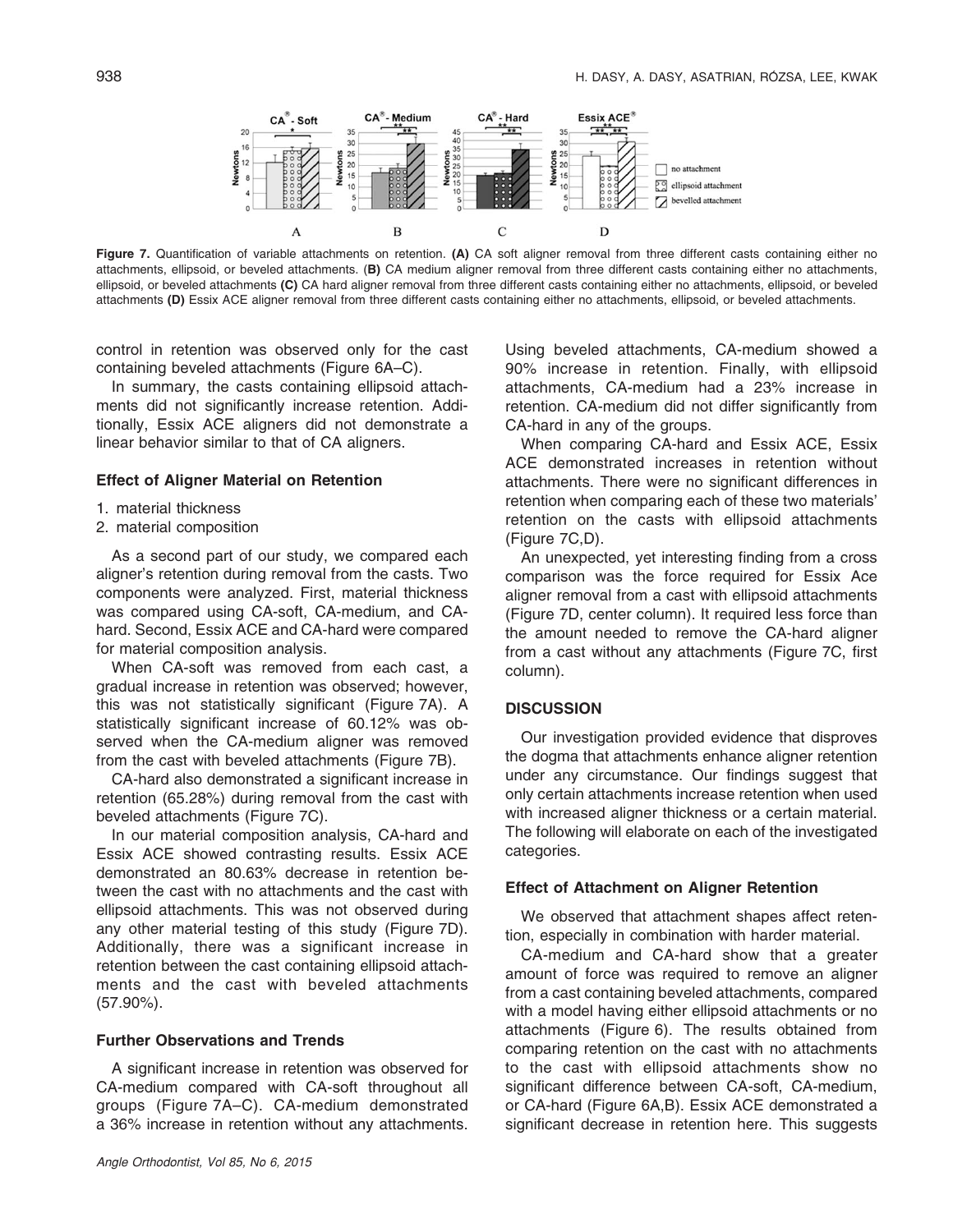that ellipsoid attachments do not increase aligner retention significantly under all circumstances.

#### Effect of Aligner Material on Retention

The linear increase in retention, when comparing CAsoft, CA-medium, and CA-hard, suggests that retention varies based on material thickness (Figure 6A–C). In contrast, Essix ACE demonstrated decreased retention compared with CA-hard when removed from the cast with ellipsoid attachments, as well as the cast with beveled attachments (Figure 6B,C). Since CA-hard and Essix ACE have approximately the same thickness but different compositions, this suggests that retention depends on material composition and does not necessarily correlate with material thickness. This is in line with the Hahn et al. findings.<sup>9</sup>

Also, when analyzing the results of Essix ACE, we found that a significant decrease in force during aligner removal from the cast with ellipsoid attachments suggests that attachment types have different effects on different materials. Therefore, the effect of attachments correlates with the material of each individual aligner.

#### Further Observations and Trends

The similar values in retention between CA-medium without attachments and CA-soft with beveled attachments suggest that the use of CA-soft with beveled attachments can be replaced with CA-medium with no attachments in order to create the same amount of retention.

Numerous investigators have reported additional factors that can influence aligner retention, including attachment placement, marginal design of aligners, and clinical crown size. $5-7$  The evidence and the results from this study provide guidance for selecting an aligner from a wide selection of brands and materials. When using an aligner system that provides in-office fabrication, one must take into consideration that attachments do not necessarily provide adequate anchorage on the teeth in every case. It is crucial for successful treatment to know the material type and thickness before combining it with various attachments.

#### Limitations and Future Studies

As our study analyzed two factors contributing to retention, future studies should investigate additional factors that could influence aligner retention. Considering other investigations in this field,<sup>5-7,9</sup> one persistent experimental setting would make previous findings and our measurements more comparable, since differences in the bolting apparatus, model design, and measuring device impede drawing one conclusion for aligner retention from the listed findings.

The small sample size in this study inherited a limited perspective that needs to be widened in future studies. Since our study revealed the significance of material composition on aligner retention, additional trials should be conducted to compare different material types of the same thickness to determine which material component contributes to increased retention. Future clinical studies should include the effect of body temperature, saliva, and patient comfort on aligner retention.

Aligner friction is also influenced by the thermoforming process, according to Hahn et al. $9$  This can be avoided in the future by using modern three-dimensional printing technology, which enables various thicknesses to exist within one aligner: a thicker portion for teeth that do not require movement and a thinner, more flexible portion for misaligned or crowded teeth that do.

# **CONCLUSIONS**

- Ellipsoid attachments showed no significant effect on retention in the aligner used in this study.
- Essix ACE showed statistically significant less retention on models with attachments compared with CA-hard having similar thickness.
- The use of beveled attachments increased retention significantly.

#### ACKNOWLEDGMENTS

This work was supported by the University of Applied Science, PHWT (private Hochschule für Wirtschaft und Technik) in Diepholz, Germany. The authors thank Professor Dr Jons Kersten and Professor Dr Carsten Bye for their support. Special thanks goes to Thomas Schröder for his engineering expertise. The authors would also like to thank Heather Householter for editing advice and Dr. Philip Matthew Nisco as well as Dr Martin Martz for professional consultation in the field of aligner therapy.

#### **REFERENCES**

- 1. Nahoum HI. The dental contour appliance: a historical review. In: Tuncay OC, ed. The Invisalign System. Hanover Park, Ill:Quintessence; 2006:3–24.
- 2. Echarri P. Clear-Aligner® Madrid, Spain: Ripano SA. 2013:57–255.
- 3. Kuo E, Duong T. Invisalign attachments: materials. In: Tuncay OC, ed. The Invisalign System. Philadelphia, Pa:Quintessence; 2006:92.
- 4. Simon M, Keilig L, Schwarze J, Jung BA, Bourauel C. Forces and moments generated by removable thermoplastic aligners: incisor torque, premolar derotation, and molar distalization. Am J Orthod Dentofacial Orthop. 2014;145(6):728–735.
- 5. Jones ML, Mah J, O'Toole BJ. Retention of thermoformed aligners with attachments of various shapes and positions. J Clin Orthod. 2009;43(2):113–117.